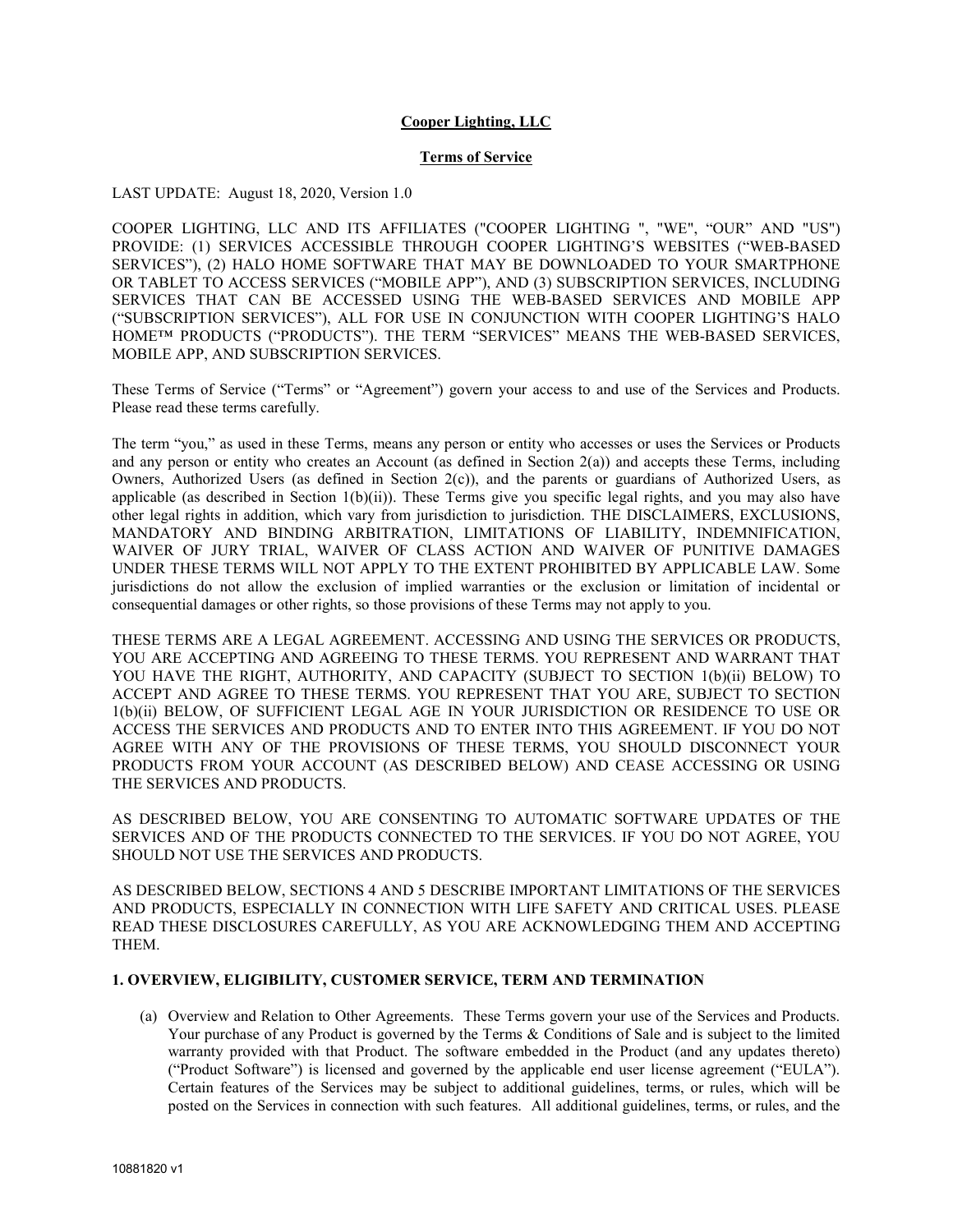Website Privacy Notice ("Website Privacy Notice"), and the Privacy Statement ("Privacy Statement"), are incorporated by reference into these Terms, and you are agreeing to accept and abide by them by using the Services and Products.

- (b) Eligibility.
	- (i) You may use the Services and Products only if you have the legal capacity to form a binding agreement with us (except subject to the provisions of clause  $(1)(b)(ii)$  below), you accept these Terms by accessing or using the Services or Products, and only if you are in compliance with these Terms and all applicable local, state/provincial, national and international laws, rules, and regulations. Only individuals age 18 and older are permitted to act as owners of Accounts.
	- (ii) If you are an Authorized User, you represent and warrant that you are over the age of 13 (or equivalent minimum age in the jurisdiction where you reside), and in the event you are between the age of 13 (or equivalent minimum age in the jurisdiction where you reside) and the age of majority in the jurisdiction where you reside, that you will only use the Services and Products with the permission of a parent or legal guardian who agrees to be bound by these Terms. Any use or access to the Services and Products by individuals under the age of 13 (or equivalent minimum age in the jurisdiction where you reside) without a parent's or legal guardian's permission is strictly prohibited and is a violation of these Terms. The Services and Products are not available to any users previously prohibited from using the Services and Products by Cooper Lighting.
- (c) Customer Service. If you have any questions or concerns regarding the Products, the Services, or these Terms, please contact Cooper Lighting. You understand and agree that customer service and customer care and support offered and provided by Cooper Lighting is not a 911 service or dispatch center, an emergency service provider or dispatch service, or a lifesaving solution for people at risk in their home or otherwise. Please do not contact customer service or any customer care and support offered by Cooper Lighting with any life/safety emergency, medical emergency, or any other emergency. If you have any such emergency, you should immediately contact the police, fire department, 911 or appropriate emergency response service.
- (d) Term and Termination. These terms will remain in full force and effect so long as you continue to access or use the Services or Products, or until terminated in accordance with these Terms. At any time, Cooper Lighting may (i) suspend or terminate your right to access or use the Services, (ii) terminate these Terms with respect to you if Cooper Lighting in good faith believes that that you have used the Services or Products in violation of these Terms, including any incorporated guidelines, terms or rules. If you transfer a Product to a new owner, your right to use the Services with respect to that Product automatically terminates, and the new owner will have no right to use the Product or Services under your Account (as described below) and will need to register for a separate Account with Cooper Lighting and accept these Terms.
- (e) Effect of Termination. Upon termination of these Terms, your Account and your right to use the Services will automatically terminate.

## **2. ACCOUNTS**

(a) When you install Halo Home System devices, you will be directed to download the Mobile App from the app store that corresponds to your particular mobile device (i.e., Apple, Google, etc.). When you open the Mobile App, you will be asked to register with Cooper Lighting and establish an account for your Halo Home System devices. Establishing an account requires that you provide to Cooper Lighting your designated email address and that you select and enter a password. After entering your email address and password, you will be asked for your name. The Mobile App will then request permission to send you notifications and to allow Halo Home to access your locations while using the Mobile App. You may withhold your consent to receive notifications or to allow Halo Home to access your location, but doing so may impact your ability to fully utilize your Halo Home System devices including allowing the Halo Home System devices to set sunset/sunrise scheduling (which is dependent upon your location). After registering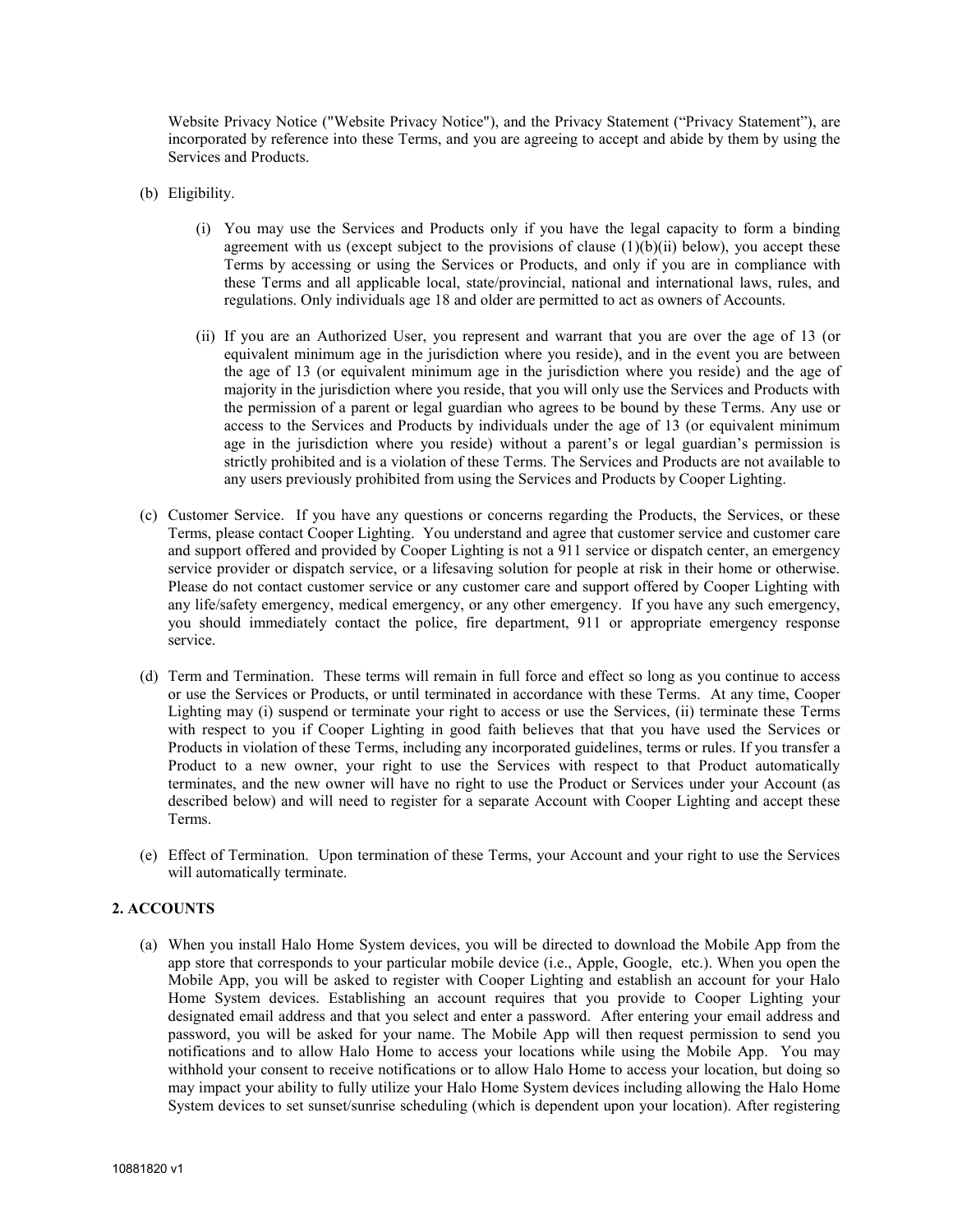using the Mobile App, you will be sent a verification email to the email address you provided for the purpose of verifying your account ID. You will be instructed to click on the link in the verification email to complete the registration process and to continue with your Halo Home experience. In addition to the information collected in the registration process described above, once you have registered, we may ask you for additional information to create your Halo Home user profile such as your telephone number, address, and in some cases, credit card or other billing information for additional services you may order, all of which will be stored with a third party with which we have a business relationship. Answering these questions allows us to establish and maintain your user account for the Halo Home System devices that you have purchased and helps us to set up and maintain a lighting program customized to your preferences. After you complete the registration process, your account registration allows you to provide certain additional basic profile information, such as your profile photo. Names and profile photos may be shown to others in connection with the Halo Home services. You should only use photos you are willing to make public.

- (b) You represent and warrant that: (i) all required information you submit is truthful and accurate; (ii) you will maintain the accuracy of such information; and (iii) your use of the Services and Products will not violate any U.S. or other applicable law or regulation (e.g., you are not located in an embargoed country or are not listed as a prohibited or restricted party under applicable export control laws and regulations). You are entirely responsible for maintaining the confidentiality of your Account login information and for all activities that occur under your Account. You agree to maintain your password securely to prevent others from gaining access without your permission. You agree to immediately notify us of any unauthorized use, or suspected unauthorized use, of your Account or any other breach of security. We are not liable for any loss or damage arising from your failure to comply with the above requirements.
- (c) The individual who creates an Account is the "owner" of that Account and is the owner of the Products associated with that Account. Individuals who are authorized to access or otherwise provided access by the owner to an owner's Products are "Authorized Users." Authorized Users may have the ability to use the Services to monitor and control the Products (for example, an Authorized User can change your lighting schedule). Authorized Users are responsible for their own actions in connection with the Products and Services, but the owner of the applicable Products also hereby agrees to be fully responsible for all actions taken by Authorized Users relating to the owner's Products, the Services and the owner's Account. If you are an owner who invites or enables an Authorized User, you acknowledge and agree that such Authorized User may subsequently invite or enable other Authorized Users with the same access and ability to use your Products and to use the Services set out above. As a result, if you are an owner of Products, you should authorize only those individuals that you trust to access your Account, your Products, and the Services.

# **3. ACCESS TO SERVICES**

- (a) Access and Use. Subject to these Terms, Cooper Lighting grants you a non-transferable, non-exclusive, right (without the right to sublicense) to access and use the Services by (i) using the Web-based Services in connection with registering and establishing a Halo Home account and user profile, and for the purpose of, controlling and monitoring the Products you own or are authorized to control and monitor or otherwise accessing a service explicitly provided by Cooper Lighting for your use (the "Permitted Purpose"), and (ii) installing and using the Mobile App solely on your own handheld mobile device (e.g., iPhone, iPad, or Android smartphone) and solely for the Permitted Purpose.
- (b) To connect your Product to our services, or to access your Product over the Internet from a computer, a smartphone or a tablet, you will need to connect your Product to your Wi-Fi network. During setup, the Product will ask for your Wi-Fi network name (SSID) and password to connect to the Internet. It will save this information on the device, along with your IP address, so that you can access it and control it from your computer, smartphone or tablet, and so that it can communicate with our servers and download software updates. Once connected to your Wi-Fi network, your Product regularly sends the data described in the Privacy Statement (excluding your Wi-Fi password) to us so that we can provide you with services.
- (c) Automatic Software Updates. Cooper Lighting may from time to time develop patches, bug fixes, updates, upgrades and other modifications to improve the performance of the Services and/or the Product Software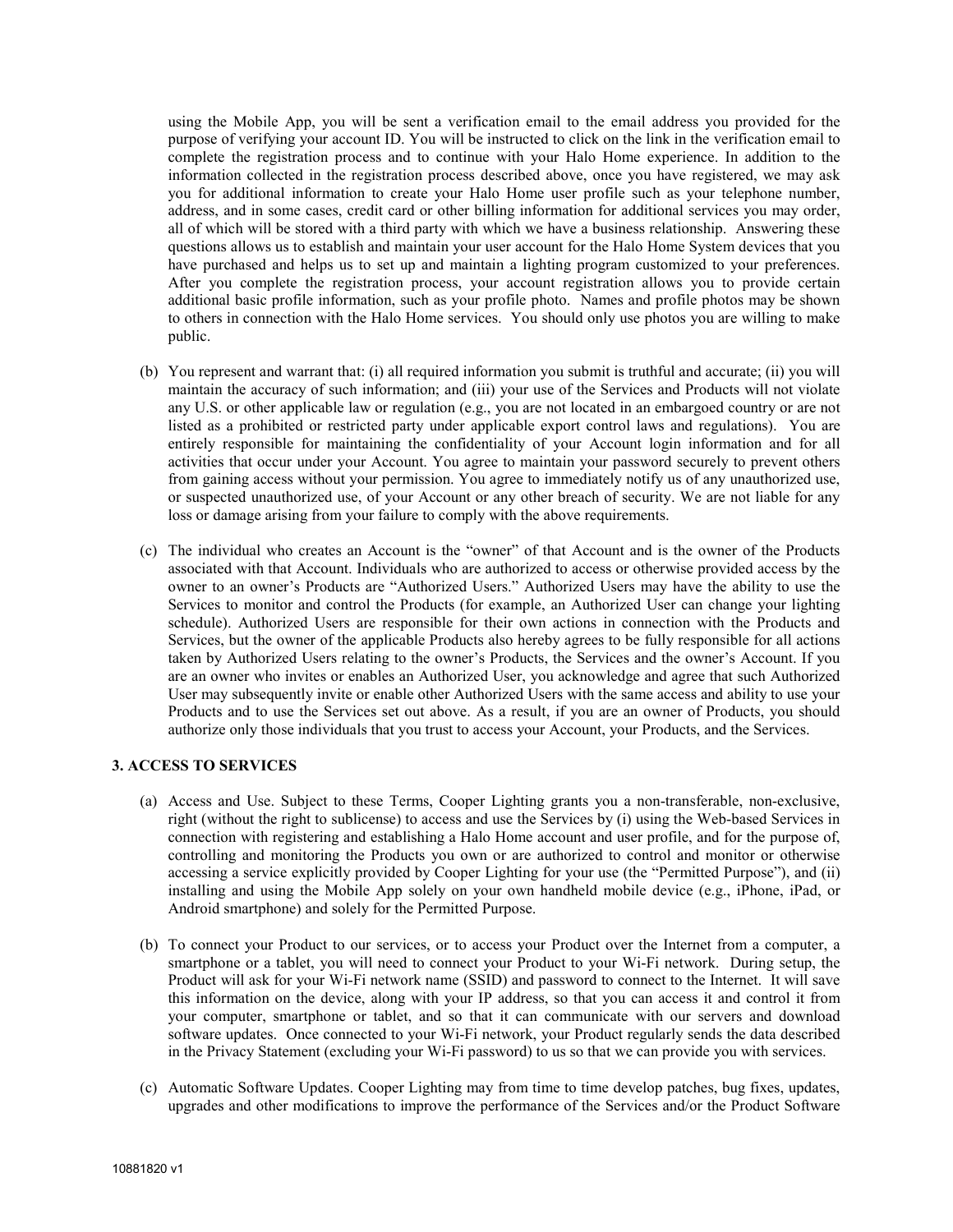("Updates"). These may be automatically installed without providing any additional notice or receiving any additional consent. You consent to this automatic update. If you do not want such Updates, your remedy is to terminate your Account and stop using the Services and the Products. If you do not terminate a previously created Account, you will receive Updates automatically. You acknowledge that you may be required to install Updates to use the Services and the Products and you agree to promptly install any Updates Cooper Lighting provides. Your continued use of the Services and the Products is your agreement (i) to these Terms with respect to the Services and Products, (ii) to the EULA with respect to updated Product Software; and (iii) any change or updates that Cooper Lighting may make to these Terms or the EULA over time.

- (d) Cooper Lighting-provided interface to Third-Party Products and Services. Over time, Cooper Lighting may provide the opportunity for you to interface the Products and Services to one or more third-party products and services, through and using the Services ("Third Party Products and Services"). You decide whether and with which Third-Party Products and Services you want to interface. When you choose to connect third party products and services to your Products, you may be shown details about any proposed exchanges of data between Cooper Lighting and the third party that is providing the product or service. In some cases, Cooper Lighting or the third party will instead (or also) ask for permission to control the products that you have connected. Your activation is required through the Mobile App or a third party mobile application to allow these exchanges or requests for control and the connection between a Product and a third party product or service will not be possible without your activation. You agree that Cooper Lighting may exchange information and control data regarding you and your Products, including your personal information, to enable the interface you have authorized. Once this information is shared with the particular Third-Party Product and Service, its use will be governed by the third party's privacy policy and not by Cooper Lighting's privacy documentation. You acknowledge and agree that Cooper Lighting makes no representation or warranty about the quality or safety of any Third-Party Products or Services or the interface with Product and Services. Accordingly, Cooper Lighting is not responsible for your use of any Third-Party Product or Service or any personal injury, death, property damage (including, without limitation, to your home), or other harm or losses arising from or relating to your use of any Third-Party Products or Services. You should contact the third party with any questions about their Third-Party Products and Services.
- (e) Certain materials may be displayed or performed on the Services (including, but not limited to text, graphics, articles, photographs, video, images, and illustrations ("Content"). The Content also includes information that you and other users provide us in the course of using the Products or Services (collectively, "User Submissions"), which we may use to provide, maintain and improve the Products or Services. Some content may be visible to others. You may also post feedback, comments, questions, or other information on Cooper Lighting's websites. You are solely responsible for all Content that you upload, post, email, transmit, or otherwise disseminate using, or in connection with, the Products or Services, or that you contribute in any manner to the Services; you represent and warrant that you have all rights necessary to do so, in the manner in which you contribute it; and you grant to Cooper Lighting an irrevocable, perpetual, worldwide, royalty-free, assignable, sublicenseable, transferrable license to use, modify, transfer, distribute, created derivative works from, reproduce, display, perform, or otherwise utilize such Content and any and all patent, trademark, trade secret, copyright or other proprietary rights in and to such Content. You shall abide by all copyright notices, trademark rules, information, and restrictions contained in any Content accessed through the Services, and shall not use, copy, reproduce, modify, translate, publish, broadcast, transmit, distribute, perform, upload, display, license, sell or otherwise exploit for any purposes whatsoever any Content or third party submissions or other proprietary rights not owned by you: (i) without the express prior written consent of the respective owners, and (ii) in any way that violates any third party right. Cooper Lighting reserves the right to remove any Content from the Services at any time, for any reason (including, but not limited to, upon receipt of claims or allegations from third parties or authorities relating to such Content or if we are concerned that you may have breached the immediately preceding sentence), or for no reason at all.
- (f) Certain Restrictions. The rights granted to you in these Terms are subject to the following restrictions: (i) you agree not to license, sell, rent, lease, transfer, assign, distribute, host, or otherwise commercially exploit the Services; (ii) you agree not to modify, make derivative works of, disassemble, reverse compile, or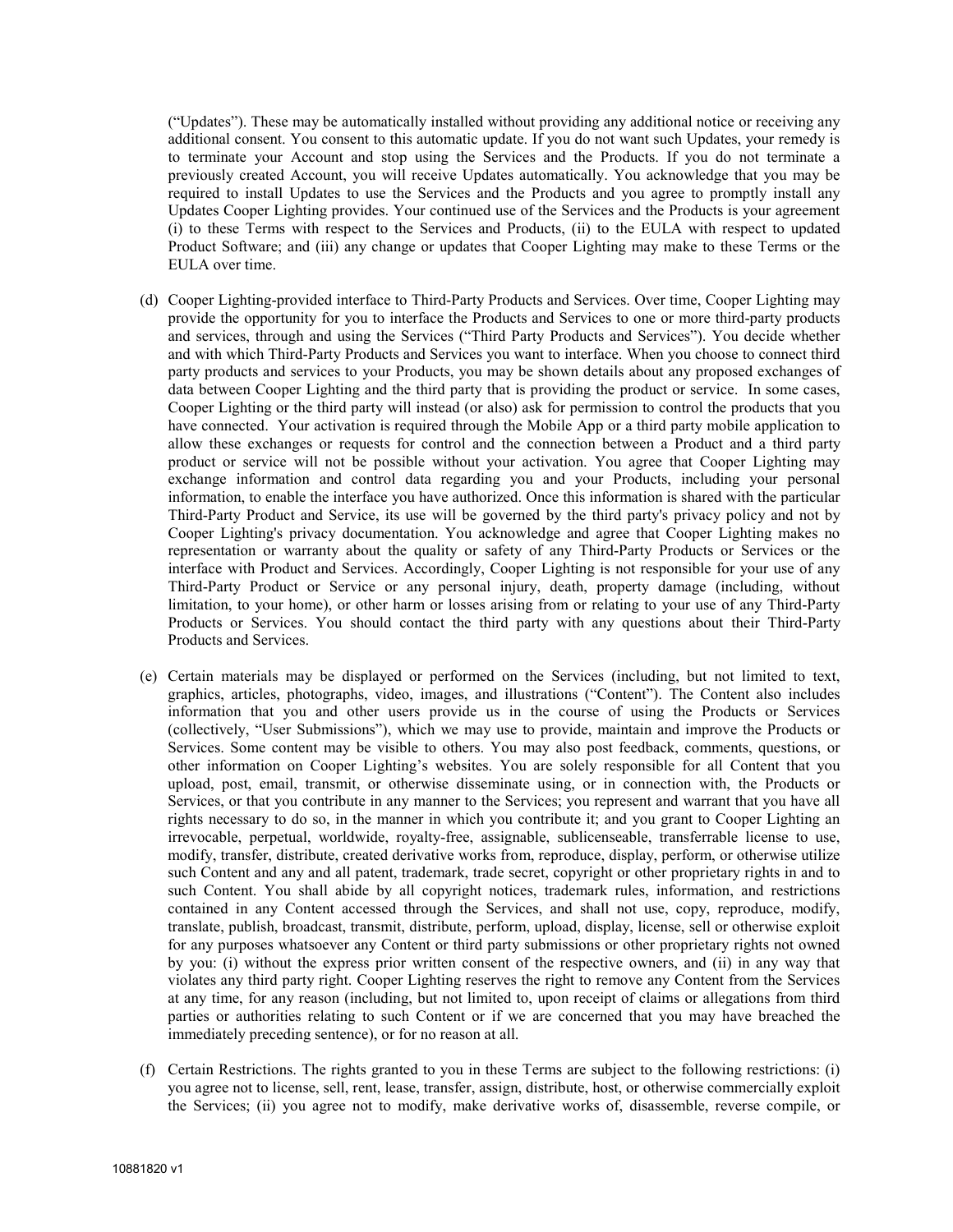reverse engineer any part of the Services or Products; (iii) you agree not to access the Services or Products in order to build a similar or competitive service or product; (iv) except as expressly stated herein, no part of the Services may be copied, reproduced, distributed, republished, downloaded, displayed, posted, or transmitted in any form or by any means; (v) you agree not to upload, transmit, or distribute any computer viruses, worms, or any software intended to damage or alter a computer or communication network, computer, handheld mobile device, data, the Services, the Products, the Product Software, or any other system, device or property; (vi) you agree not to interfere with, disrupt, or attempt to gain unauthorized access to, the servers or networks connected to the Services or violate the regulations, policies, or procedures of such networks; (vii) you agree not to access (or attempt to access) any of the Services by means other than through the interface(s) that is provided by Cooper Lighting; and (viii) you agree not to remove, obscure or alter any proprietary rights notices (including copyrights and trademark notices) which may be contained in or displayed in connection with the Services or Products. Any future release, update, or other addition to functionality of the Services shall be subject to these Terms.

- (g) Open Source. Certain items of independent, third party code may be included in the Web-based Services and/or Mobile App that are subject to certain open source licenses ("Open Source Software"). The Open Source Software is licensed under the terms of the license that accompanies such Open Source Software. Nothing in these Terms limits your rights under, or grants you rights that supersede, the terms and conditions of any applicable license agreement under which such Open Source Software is distributed or to which it is subject.
- (h) Privacy. Please review the [Privacy Statement](https://www.cooperlighting.com/content/dam/cooper-lighting/resources/legal-page-assets/legal-docs/halohomeprivacypolicy.pdf) and [Notice](https://www.cooperlighting.com/privacy-notice.html) for Cooper Lighting Products and Services. These documents describe practices regarding the information that Cooper Lighting may collect from users of the Products and Services and can be read [here.](https://www.cooperlighting.com/resources/legal.html)
- (i) Security. Cooper Lighting cares about the integrity and security of your personal information. However, Cooper Lighting cannot guarantee that unauthorized third parties will never be able to defeat our security measures or use your personal information for improper purposes. You acknowledge that you provide your personal information at your own risk.
- (j) Modification. Cooper Lighting reserves the right, at any time, to modify, suspend, or discontinue the Services or any part thereof with or without notice. You agree that Cooper Lighting will not be liable to you or to any third party for any modification, suspension, or discontinuance of the Services or any part thereof.
- (k) Access Outside Certain Countries. Although Cooper Lighting's websites are accessible worldwide, the Products and Services provided or accessed through or on the Cooper Lighting websites are not available to all persons or in all countries. If you choose to access the Cooper Lighting websites from outside a country in which Cooper Lighting supports the Product and Services ("Target Country"), you do so on your own initiative, and you are solely responsible for complying with applicable local laws in your country. You understand and accept that the Cooper Lighting websites are not designed for use in a non-Target Country and some or all of the features of the Cooper Lighting websites may not work or be appropriate for use in such a country. To the extent permissible by law, Cooper Lighting accepts no responsibility or liability for any damage or loss caused by your accessing or use of Cooper Lighting's websites or Products in a non-Target Country. You will be bound by these Terms wherever you use the Services.

### **4. AGREED USAGE AND LIMITATIONS OF COOPER LIGHTING SERVICES AND PRODUCTS**

(a) Intended Use of Cooper Lighting Services. The Services are intended to be accessed and used for nontime-critical information and control of Products. While we aim for the Services to be highly reliable and available, they are not intended to be reliable or available 100% of the time. The Services are subject to sporadic interruptions and failures for a variety of reasons beyond Cooper Lighting's control, including Wi-Fi or Bluetooth intermittency, power disruptions, service provider uptime, mobile notifications and carriers, among others. You acknowledge these limitations and agree that Cooper Lighting is not responsible for any damages allegedly caused by the failure or delay of the Services.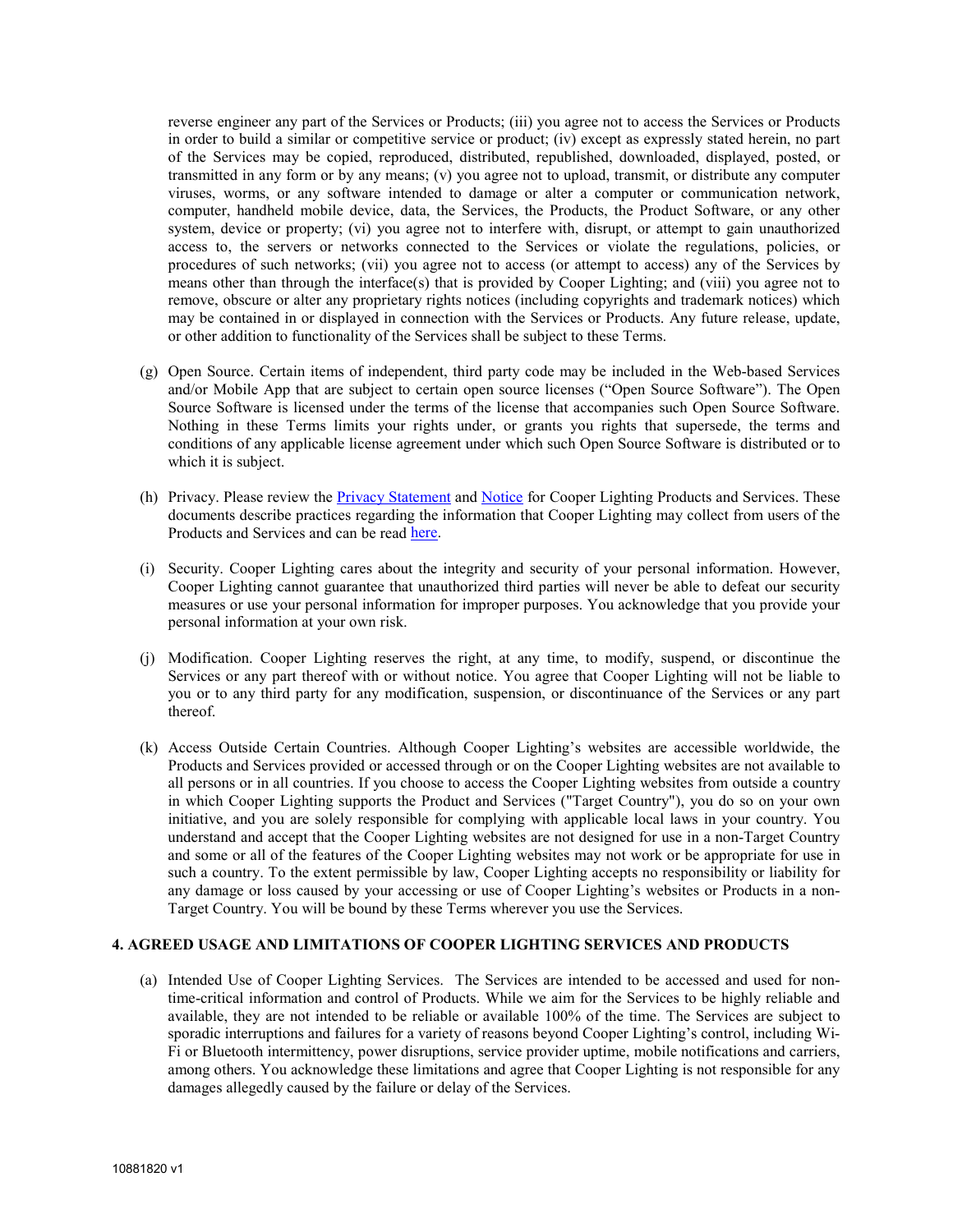- (b) No Life-Safety or Critical Uses of the Products and Services. You acknowledge and agree that the Products and Services, whether standing alone or when interfaced with Third-Party Products or Services are not certified for emergency response. Cooper Lighting makes no warranty or representation that use of the Products or Services with any Third-Party Product or Service will affect or increase any level of safety. YOU UNDERSTAND THAT THE PRODUCTS AND SERVICES, WHETHER STANDING ALONE OR INTERFACED WITH THIRD-PARTY PRODUCTS OR SERVICES, ARE NOT A THIRD-PARTY MONITORED EMERGENCY NOTIFICATION SYSTEM. FURTHER, YOU UNDERSTAND THAT UNDER NO CIRCUMSTANCES WILL COOPER LIGHTING DISPATCH EMERGENCY AUTHORITIES TO YOUR HOME IN THE EVENT OF AN EMERGENCY.
- (c) Reliability of Services. You acknowledge that the Services, including remote access and mobile notifications, are not error-free or 100% reliable and 100% available. Proper functioning of the Services relies and is dependent on, among other things, the transmission of data through a Bluetooth connection, your Wi-Fi network, enabled wireless device (such as a phone or tablet) and broadband internet access, or optional Cellular Backup service, for which neither Cooper Lighting nor any wireless or data carrier is responsible, and may be interrupted, delayed, refused, or otherwise limited for a variety of reasons, including insufficient coverage, power outages, termination of service and access, environmental conditions, interference, non-payment of applicable fees and charges, unavailability of radio frequency channels, system capacity, upgrades, repairs or relocations, and priority access by emergency responders in the event of a disaster or emergency (collectively "Service Interruptions"). You understand that Service Interruptions may result in the Services being unreliable or unavailable for the duration of the Service Interruption. We cannot and do not guarantee that you will receive notifications in any given time or at all. YOU AGREE THAT YOU WILL NOT RELY ON THE SERVICES FOR ANY LIFE SAFETY OR CRITICAL PURPOSES. There is no way for Cooper Lighting to provide specific information relating to a situation in your home or elsewhere. You acknowledge that it is your responsibility to educate yourself on how to respond to an emergency and to respond according to the specifics of your situation.
- (d) Service Interruptions; No Refund or Rebate. The Services may be suspended temporarily without notice for security reasons, system failure, maintenance and repair, or other circumstances. You agree that you will not be entitled to any refund or rebate for such suspensions. Cooper Lighting does not offer any specific uptime guarantee for the Services.
- (e) System Requirements. The Services may not be accessible without: (i) an Account; (iii) an enabled and supported wireless device, such as a phone or tablet (required for some features and functionalities of the Service); (iv) always-on broadband Internet access in your home with bandwidth sufficient to support the wireless devices you use; and (v) other system elements that may be specified by Cooper Lighting. It is your responsibility to ensure that you have all required system elements and that they are compatible and properly configured. You acknowledge that the Services may not work as described when the requirements and compatibility have not been met. If you modify, substitute, move, or otherwise change any of the required system elements, it is your sole duty and responsibility to be sure they are compatible and properly configured to work with the Products and Services. In addition, you acknowledge that Cooper Lighting may activate Bluetooth on your smartphone or tablet, with or without prior notification, in order to facilitate proper operation of the Services, enable communication with Products connected to the same Cooper Lighting account, and enable certain features.
- (f) Cellular Back-Up in Case of Wi-Fi Outage. In the event of any Service Interruptions to your home's Wi-Fi network or internet connection, the Services may be unreliable or unavailable for the duration of the Service Interruption. This means that features and functionalities of the Products and Services may be unavailable on you Mobile App for the duration of the Service Interruption. You may have an option of selecting a cellular back-up subscription plan ("Cellular Backup") to help improve connectivity in the event of any Service Interruption and decrease the likelihood of interruption of the Services and access to the various features and functionalities of your Products and Services on your Mobile App.
- (g) Energy Savings and Other Benefits. Unless explicitly promising a "guarantee," Cooper Lighting does not guarantee or promise any specific level of energy savings or other monetary benefit from the use of the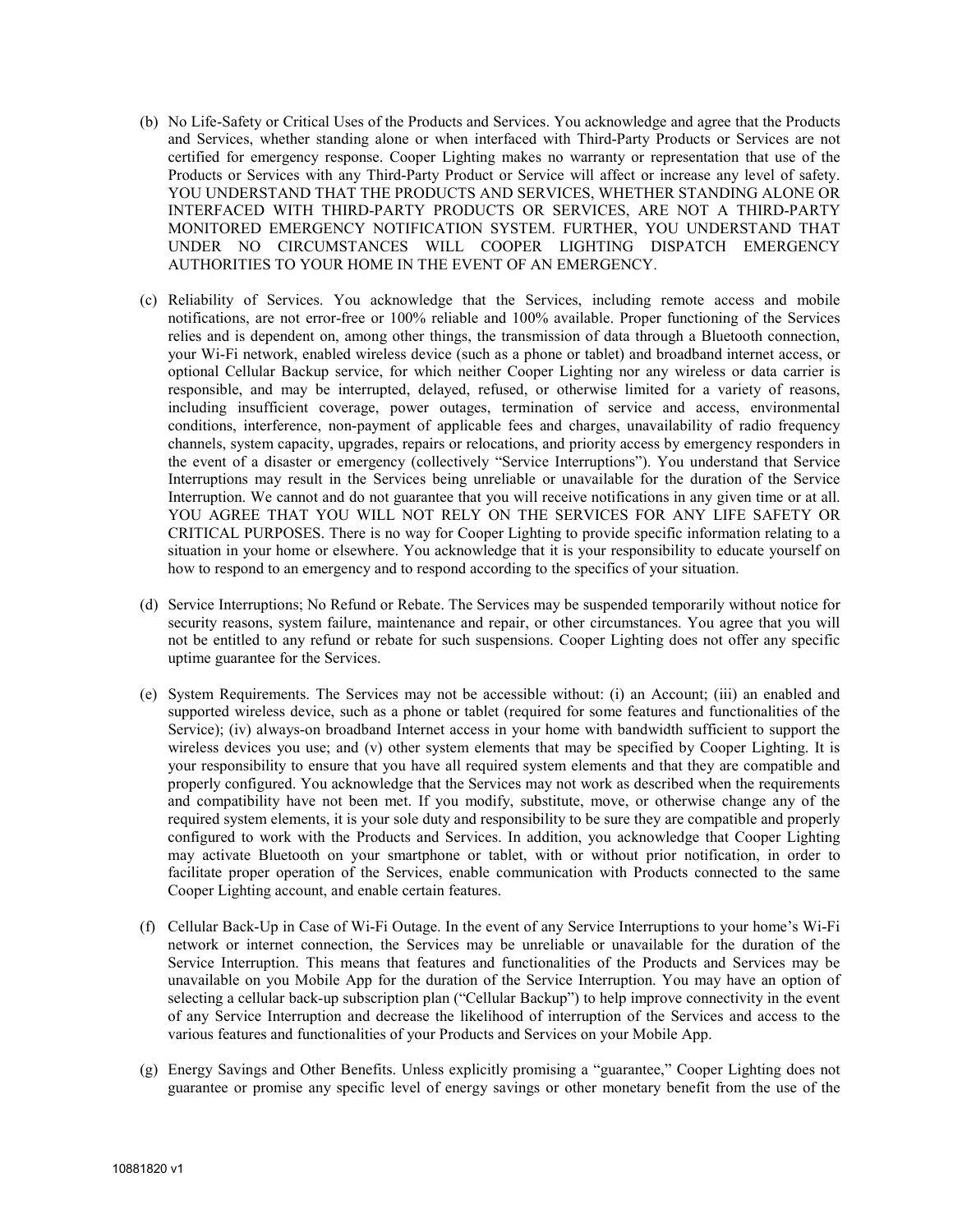Products or Services or any feature of them. Actual energy savings and monetary benefits vary with factors beyond Cooper Lighting's control or knowledge.

- (h) Product Information. The Services provide you information ("Product Information") regarding the Products in your home and their connection with other products and services. All Product Information is provided "as is" and "as available". We cannot guarantee that it is correct or up to date. In cases where it is critical, accessing Product Information through the Services is not a substitute for direct access of the information in the home.
- (i) Information Reliability. All information publicly posted or privately transmitted through the Services is the sole responsibility of the person from whom (or from whose account) such Content originated and Cooper Lighting will not be liable for any errors or omissions in any Content. Cooper Lighting cannot guarantee the identity of any other users with whom you may interact in the course of using the Services. Additionally, we cannot guarantee the authenticity of any data that users or merchants may provide about themselves. You acknowledge that all Content accessed by you using the Services is at your own risk and you will be solely responsible for any damage or loss to any party resulting therefrom. We cannot control and have no duty to take any action regarding how you may interpret and use the Content or what actions you may take as a result of having been exposed to the Content, and you hereby release us from all liability for you having acquired or not acquired Content through the Services.
- (j) Representations. You warrant, represent and agree that you will not contribute any Content or otherwise use the Services or Products in a manner that (i) infringes or violates the intellectual property rights or proprietary rights, rights of publicity or privacy, or other rights of any third party; (ii) violates any law, statute, ordinance or regulation or is otherwise illegal; (iii) is harmful, fraudulent, deceptive, threatening, abusive, harassing, tortious, defamatory, vulgar, obscene, libelous, or otherwise objectionable; (iv) impersonates any person or entity, including without limitation any employee or representative of Cooper Lighting; (v) contains a virus, trojan horse, worm, time bomb, or other harmful computer code, file, or program; (vi) jeopardizes the security of your Cooper Lighting Account or anyone else's Account (such as allowing someone else to log in to the Services as you); (vii) attempts, in any manner, to obtain or access the password, account, products, devices, systems, or other security information from any other user or third party; (viii) violates the security of any computer network, or cracks any passwords or security encryption codes; (ix) runs Maillist, Listserv, or any form of auto-responder or "spam" on the Services, or any processes that otherwise interfere with the proper working of the Services (including by placing an unreasonable load on the Services' infrastructure); (x) copies or stores any significant portion of the Content; (xi) decompiles, reverse engineers, or otherwise attempts to obtain the source code or underlying ideas or information of or relating to the Services; (xii) denigrates or disrupts any network capacity or functionality; (xiii) control equipment in hazardous environments or emergency services requiring fail-safe performance in which the failure of such software programs could lead directly to death, personal injury, or severe physical or environmental damage or (xiv) engages in remote monitoring to provide professional medical care for any individual, including without limitation, in any health care and assisted living environment.
- (k) Installation, Test and Use. It is your responsibility to install and use the Products and Services pursuant to the applicable manual and instructions. It is your responsibility to test the Products once installed to be sure the Products (and any related components) are functioning and communicating as intended and designed, and then regularly test and maintain the Products after installation.
- (l) Smart Device Standards/Use. The Products may use various open or commonly available standards or means to communicate and work with smart or connected devices that are also similarly used by other systems or services not manufactured by Cooper Lighting, including Wi-Fi, Bluetooth, and IP devices. HOWEVER, SMART, CONNECTED OR OTHER DEVICES AND RELATED SERVICES ("THIRD-PARTY PRODUCTS AND SERVICES") THAT ARE NOT DESIGNATED BY COOPER LIGHTING AS COMPATIBLE WITH THE PRODUCTS AND SERVICES MAY NOT WORK WITH THE PRODUCTS AND SERVICES, OR MAY HAVE LIMITED FEATURES OR FUNCTIONALITY, EVEN IF DESIGNED, SPECIFIED OR MARKETED TO OPERATE USING THE SAME OR SIMILAR STANDARDS OR MEANS OF COMMUNICATION. YOU AGREE ONLY TO USE THIRD-PARTY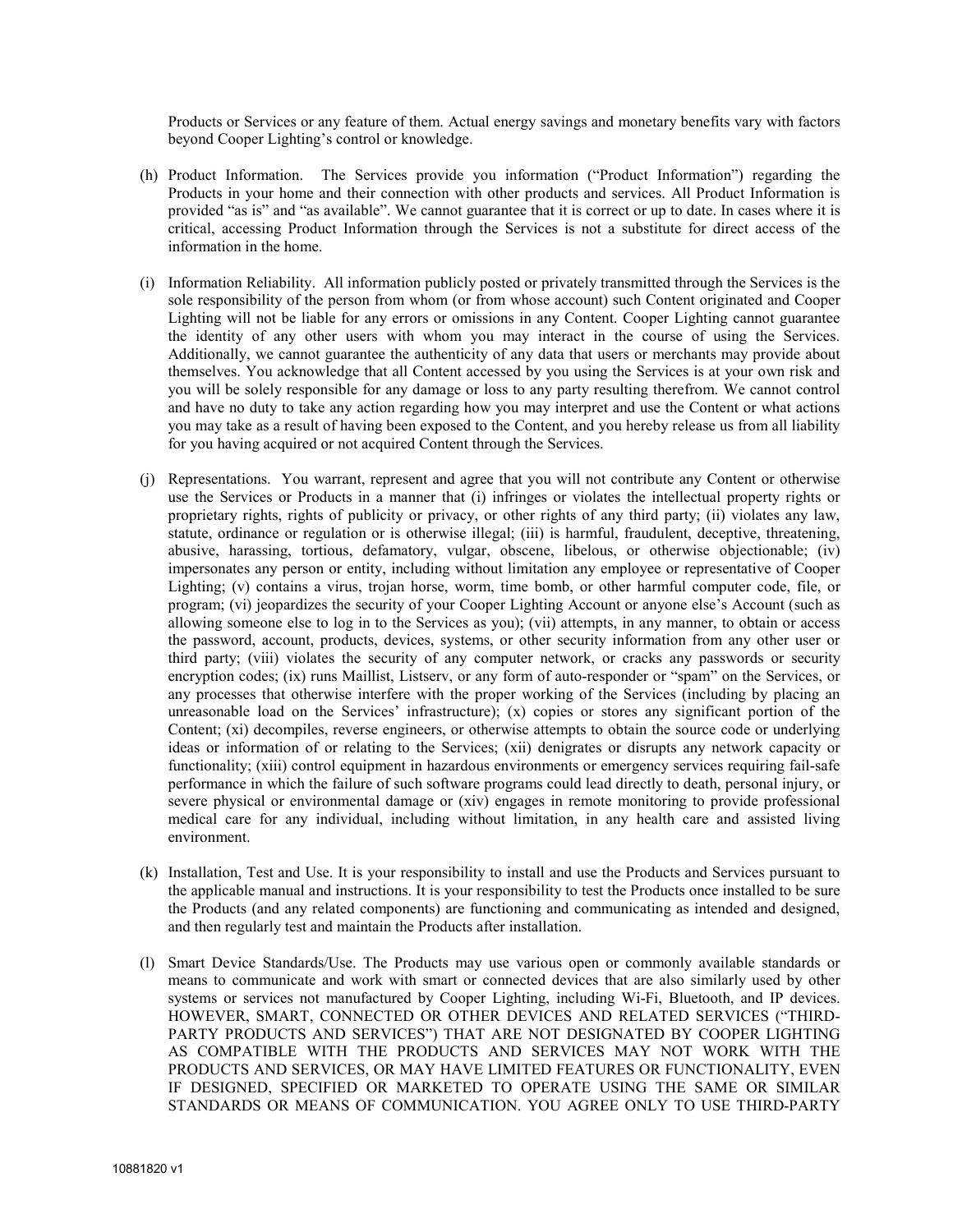PRODUCTS AND SERVICES DESIGNATED BY COOPER LIGHTING AS COMPATIBLE WITH THE PRODUCTS AND SERVICES. FURTHER, YOU AGREE THAT COOPER LIGHTING IS NOT RESPONSIBLE FOR, AND YOU HEREBY RELEASE AND HOLD COOPER LIGHTING HARMLESS FROM AND AGAINST, ALL LIABILITY AND DAMAGES, INJURIES OR LOSS OF LIFE ARISING FROM. RELATED TO, OR CAUSED BY, ANY ATTEMPT BY YOU TO CONNECT, OR YOUR CONNECTION AND USE OF, THIRD-PARTY PRODUCTS OR SERVICES THAT ARE NOT CERTIFIED BY COOPER LIGHTING AS COMPATIBLE WITH THE PRODUCTS AND SERVICES.

# **5. LIMITATIONS OF COOPER LIGHTING SERVICES DUE TO THIRD PARTIES**

- (a) General. The Services rely on or interoperate with third party products and services. These third-party products and services are beyond Cooper Lighting's control, but their operation may impact or be impacted by the use and reliability of the Services. You acknowledge and agree that: (i) the use and availability of the Services is dependent on third party product vendors and service providers, (ii) these third-party products and services may not operate in a reliable manner 100% of the time, and they may impact the way that the Services operate, and (iii) Cooper Lighting is not responsible for damages and losses due to the operation of these third-party products and services.
- (b) Third Party Service Providers Used by Cooper Lighting. You acknowledge that Cooper Lighting uses third party service providers to enable some aspects of the Services – such as, for example, data storage (e.g., Amazon Web Services and Microsoft Azure), Cellular Backup, synchronization, and mobile device notifications through mobile operating system vendors and mobile carriers. YOU AGREE NOT TO RELY ON THE SERVICES FOR ANY LIFE SAFETY OR TIME-CRITICAL PURPOSES. FURTHER, TO THE FULLEST EXTENT PERMITTED BY APPLICABLE LAW, YOU AGREE TO RELEASE AND HOLD HARMLESS THIRD-PARTY SERVICE PROVIDERS FROM ALL LIABILITY, DAMAGES OR LOSSES OF ANY KIND OR SORT, PERSONAL INJURY OR LOSS OF LIFE ARISING FROM YOUR USE OF THE PRODUCTS AND SERVICES.
- (c) Equipment, ISP, and Carrier. You acknowledge that the availability of the Services is dependent on (i) your computer, mobile device, home wiring, home Wi-Fi network, Bluetooth connection, and other related equipment ("Equipment"), (ii) your Internet service provider ("ISP"), and (iii) your mobile device carrier ("Carrier"). You acknowledge that you are responsible for all fees charged by your ISP and Carrier in connection with your use of the Services. You also acknowledge that you are responsible for compliance with all applicable agreements, terms of use/service, and other policies of your ISP and Carrier.
- (d) App Stores. You acknowledge and agree that the availability of the Mobile App is dependent on the thirdparty websites from which you download the Mobile App, e.g., the App Store from Apple or the Android app market from Google (each an "App Store"). You acknowledge that these Terms are between you and Cooper Lighting and not with an App Store. Each App Store may have its own terms and conditions to which you must agree before downloading Mobile App from it. You agree to comply with, and your license to use the Mobile App is conditioned upon your compliance with, such App Store terms and conditions. To the extent such other terms and conditions from such App Store are less restrictive than, or otherwise conflict with, the terms and conditions of these Terms, the more restrictive or conflicting terms and conditions in these Terms apply.
- (e) Third Party Website Links and Referrals. Cooper Lighting's websites or Mobile Apps may contain links to other web sites operated by third parties ("Third Party Sites") and referrals to third party vendors ("Referred Vendors"). Such Third-Party Sites and Referred Vendors are not under our control. Cooper Lighting provides these links and referrals only as a convenience and does not review, approve, monitor, endorse, warrant, or make any representations with respect to such Third-Party Sites or Referred Vendors. Your use of these Third-Party Sites is at your own risk.
- (f) User's Behavior. Cooper Lighting is not responsible for any user's behavior, including an Authorized User's behavior, or for any personal injury, death, property damage (including, without limitation, to your home), or other harm or losses arising from or relating to their use of the Services.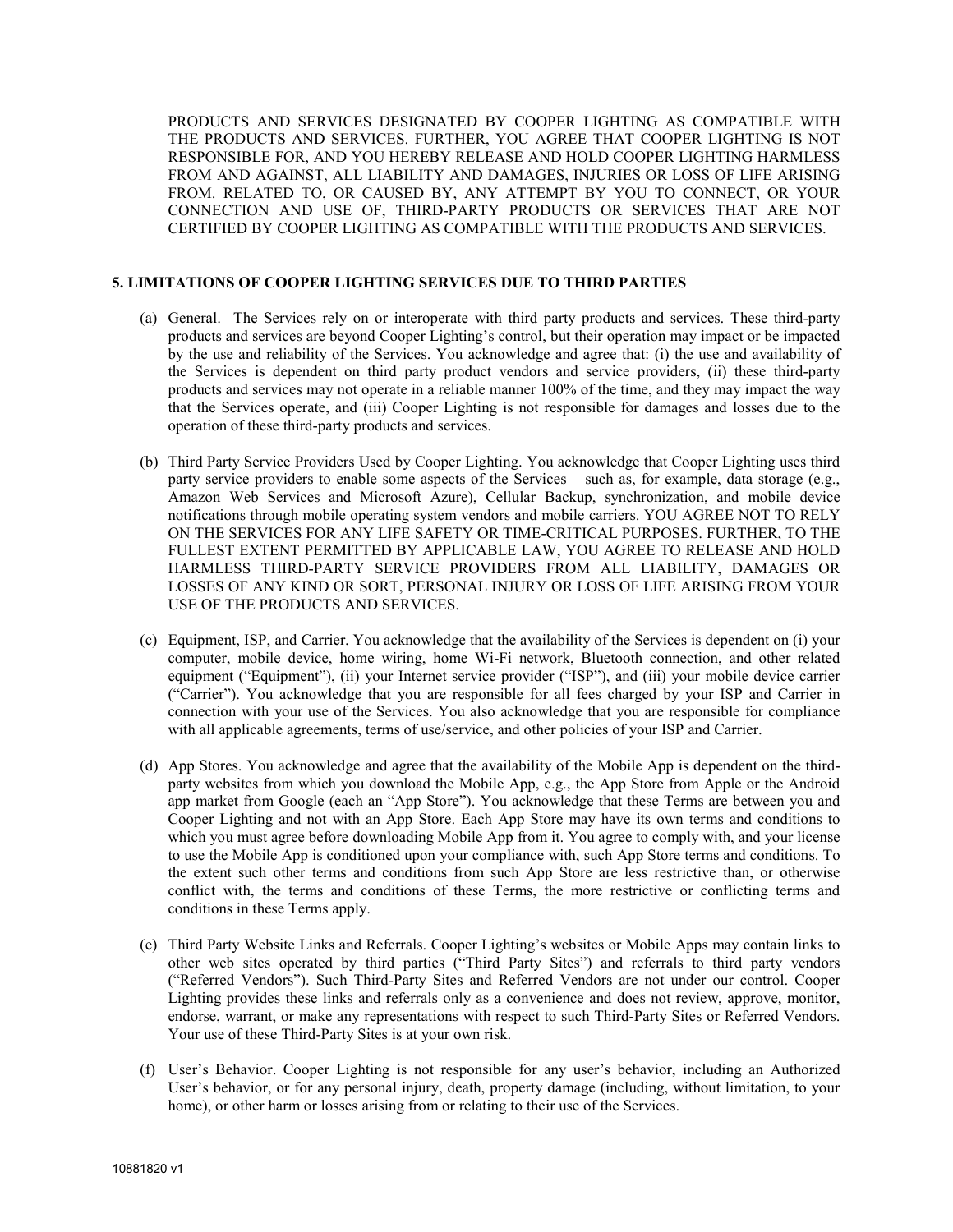(g) Release Regarding Third Parties. Cooper Lighting is not responsible for third parties or their products and services, including, without limitation, the App Stores, Third Party Products and Services, Third Party Sites, Referred Vendors, Equipment, ISPs, and Carriers. Cooper Lighting hereby disclaims and you hereby discharge, waive and release Cooper Lighting and its licensors and suppliers from any past, present, and future claims, liabilities, and damages, known or unknown, arising out of or relating to your interactions with such third parties and their products and services. TO THE FULLEST EXTENT PERMITTED BY APPLICABLE LAW, YOU HEREBY WAIVE CALIFORNIA CIVIL CODE SECTION 1542 IN CONNECTION WITH THE FOREGOING, WHICH STATES: "A GENERAL RELEASE DOES NOT EXTEND TO CLAIMS WHICH THE CREDITOR DOES NOT KNOW OR SUSPECT TO EXIST IN HIS OR HER FAVOR AT THE TIME OF EXECUTING THE RELEASE, WHICH IF KNOWN BY HIM OR HER MUST HAVE MATERIALLY AFFECTED HIS OR HER SETTLEMENT WITH THE DEBTOR." YOU HEREBY WAIVE ANY SIMILAR PROVISION IN ANY OTHER JURISDICTION.

### **6. OWNERSHIP AND INTELLECTUAL PROPERTY**

(a) Cooper Lighting Property. You acknowledge that all intellectual property rights, including without limitation copyrights, patents, trademarks, and trade secrets, in the Product, Product Software, and Services are owned by Cooper Lighting or our affiliates or licensors. Your possession, access, and use of the Product, Product Software, and Services do not transfer to you or any third party any rights, title, or interest in or to such intellectual property rights. Cooper Lighting and its affiliates and licensors and suppliers reserve all rights not granted in these Terms. Subject to the foregoing, you own the specific items of Product that you have purchased from Cooper Lighting.

You may not use the content of the Services in any other public or commercial way nor may you copy or incorporate any of the content of the Services into any other work, including your own web site without the written consent of Cooper Lighting. You must have a license from us before you can post or redistribute any portion of the Services. Other than with respect to User Submissions, Cooper Lighting retains full and complete title to all content on the Services, including any downloadable software and all data that accompanies it. You must not copy, modify or in any way reproduce or damage the structure or presentation of the Services or any content therein.

- (b) Feedback. You may choose to, or Cooper Lighting may invite you to, submit comments, suggestions, or ideas about the Products or Services, including how to improve the Products or Services ("Ideas"). By submitting any Ideas, you agree that your submissions are voluntary, gratuitous, unsolicited, and without restriction and will not place Cooper Lighting under any fiduciary or other obligation. Cooper Lighting may use, copy, modify, publish, or redistribute the submission and its contents for any purpose and in any way without any compensation to you. You also agree that Cooper Lighting does not waive any rights to use similar or related ideas previously known to Cooper Lighting, developed by its employees, or obtained from other sources.
- **(c)** User Submissions. You hereby grant us with a nonexclusive, worldwide, royalty-free, perpetual, irrevocable, sublicenseable and transferable right to access, display, or otherwise use your User Submissions (including all related intellectual property rights) solely in connection with providing the Services and as directed by you. You also hereby do and shall grant each user of the Services a nonexclusive license to access and use your User Submissions through the Services and as permitted through the functionality of the Services and under these Terms. Furthermore, you understand that we retain the right to reformat, modify, create derivative works of, excerpt, and translate any User Submissions submitted by you. For clarity, the foregoing license grant to Cooper Lighting does not affect your ownership of or right to grant additional licenses to the material in your User Submissions, unless otherwise agreed in writing.

### **7. INDEMNITY FOR THIRD PARTY ACTIONS**

TO THE FULLEST EXTENT PERMITTED BY APPLICABLE LAW, YOU AGREE TO INDEMNIFY, DEFEND, RELEASE AND HOLD COOPER LIGHTING AND ITS LICENSORS AND SUPPLIERS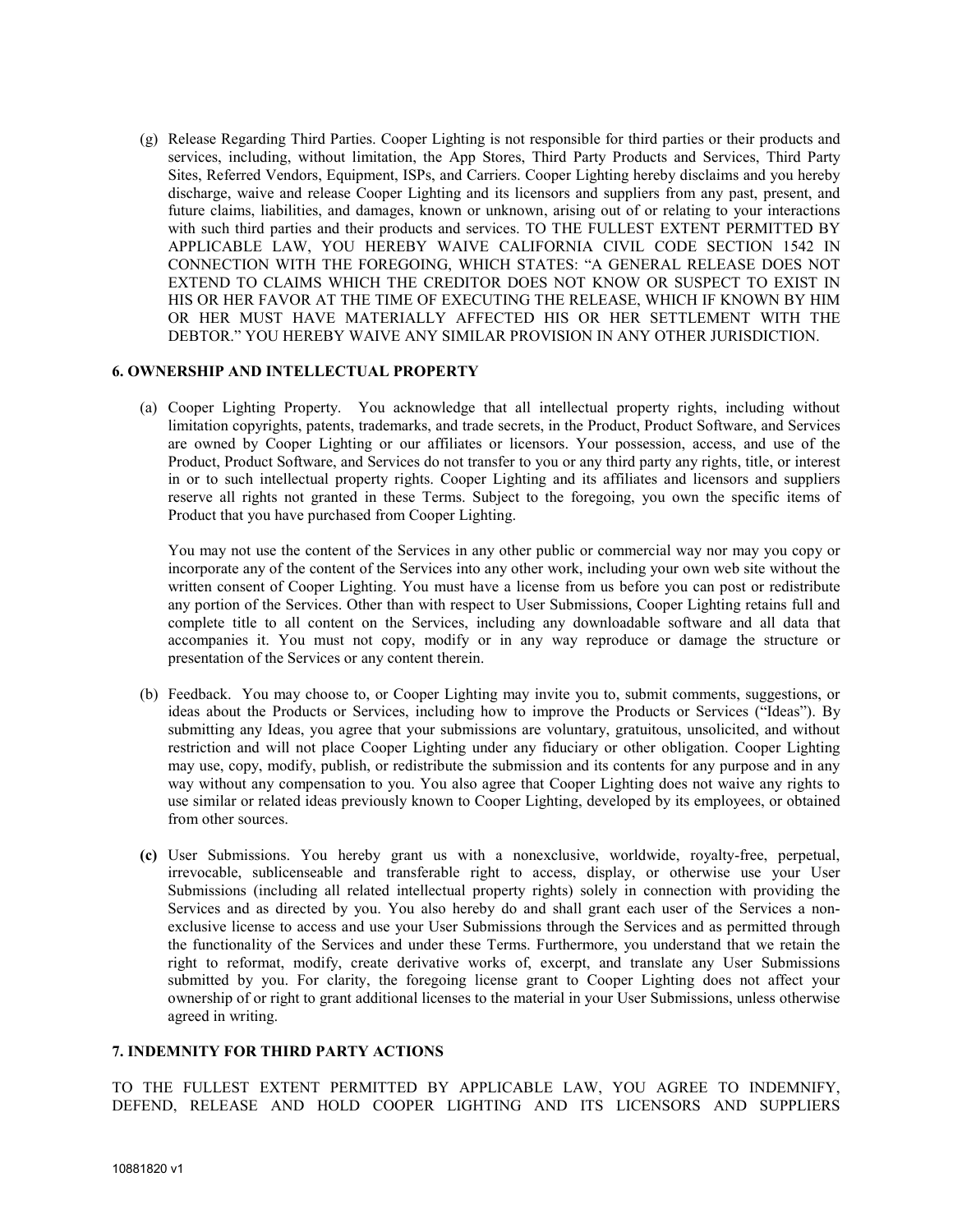(COLLECTIVELY THE "COOPER LIGHTING PARTIES") HARMLESS FROM AND AGAINST (I) ALL CLAIMS, ACTIONS, LAWSUITS AND ANY OTHER LEGAL ACTION BROUGHT BY ANY THIRD PARTY AGAINST ANY OF THE COOPER LIGHTING PARTIES ARISING FROM OR RELATING TO (A) YOUR USE AND EACH AUTHORIZED USER'S USE OF THE PRODUCTS OR SERVICES, (B) YOUR OR YOUR AUTHORIZED USERS' VIOLATION OF THESE TERMS, (C) ANY USER SUBMISSIONS OR FEEDBACK YOU PROVIDE; OR (D) YOUR OR YOUR AUTHORIZED USERS' VIOLATION OF ANY LAW OR THE RIGHTS OF ANY THIRD-PARTY (COLLECTIVELY "THIRD PARTY ACTIONS"); AND (II) ANY AND ALL RELATED LOSSES, DAMAGES, SETTLEMENTS AND JUDGMENTS (INCLUDING PAYMENT OF THE COOPER LIGHTING PARTIES' ATTORNEYS' FEES AND COSTS) INCURRED BY ANY OF THE COOPER LIGHTING PARTIES, ASSESSED OR FOUND AGAINST ANY OF THE COOPER LIGHTING PARTIES, OR MADE BY ANY OF THE COOPER LIGHTING PARTIES, RELATING TO OR ARISING FROM ANY SUCH THIRD PARTY ACTION ("THIRD PARTY RELATED LOSSES"). YOU UNDERSTAND AND AGREE THAT YOUR INDEMNIFICATION OBLIGATION TO THE COOPER LIGHTING PARTIES APPLIES EVEN IF SUCH THIRD-PARTY ACTION AND THIRD PARTY RELATED LOSSES ARISE FROM THE NEGLIGENCE OF ANY KIND OR DEGREE, BREACH OF CONTRACT OR WARRANTY, STRICT LIABILITY, NON-COMPLIANCE WITH APPLICABLE LAW, OR OTHER FAULT OR WRONGDOING OF ANY OF THE COOPER LIGHTING PARTIES. HOWEVER, NOTHING CONTAINED HEREIN SHALL BE CONSTRUED TO REQUIRE ANY INDEMNIFICATION WHICH WOULD RENDER OR MAKE THIS CLAUSE, IN WHOLE OR IN PART, VOID AND/OR UNENFORCEABLE UNDER APPLICABLE LAW. FURTHER, YOUR INDEMNIFICATION OBLIGATION SHALL NOT APPLY TO ANY WILLFUL, WANTON, INTENTIONAL OR RECKLESS MISCONDUCT OF THE COOPER LIGHTING PARTIES, OR GROSS NEGLIGENCE OF THE COOPER LIGHTING PARTIES IN THOSE STATES THAT DO NOT PERMIT INDEMNIFICATION FOR GROSS NEGLIGENCE. "THIRD PARTY" IS DEFINED HEREIN TO INCLUDE, AMONG OTHERS, AN AUTHORIZED USER, INCLUDING WITHOUT LIMITATION, A SPOUSE, PARTNER, FAMILY MEMBER, GUEST, NEIGHBOR, TENANT, EMPLOYEE OR INSURANCE COMPANY. Cooper Lighting reserves the right to assume the exclusive defense and control of any matter for which you are required to indemnify Cooper Lighting and you agree to cooperate with our defense of such claims. You agree not to settle any such claim without Cooper Lighting's prior written consent. Cooper Lighting will use reasonable efforts to notify you of any such claim, action or proceeding upon becoming aware of it.

# **8. WARRANTY DISCLAIMERS**

- (a) THE WARRANTIES FOR THE PRODUCTS AND SOFTWARE ARE SET FORTH IN THE LIMITED WARRANTY AND EULA, RESPECTIVELY.
- (b) THE SERVICES ARE PROVIDED "AS IS" AND "AS AVAILABLE" AND COOPER LIGHTING AND ITS LICENSORS AND SUPPLIERS EXPRESSLY DISCLAIM ANY WARRANTIES AND CONDITIONS OF ANY KIND, WHETHER EXPRESS OR IMPLIED, INCLUDING THE WARRANTIES OR CONDITIONS OF MERCHANTABILITY, FITNESS FOR A PARTICULAR PURPOSE, ACCURACY, AND NON-INFRINGEMENT**.**
- (c) COOPER LIGHTING AND ITS LICENSORS AND SUPPLIERS MAKE NO WARRANTY THAT DEFECTS WILL BE CORRECTED OR THAT THE SERVICES: (I) WILL MEET YOUR REQUIREMENTS; (II) WILL BE COMPATIBLE WITH YOUR HOME NETWORK, COMPUTER OR MOBILE DEVICE; (III) WILL BE AVAILABLE ON AN UNINTERRUPTED, TIMELY, SECURE, OR ERROR-FREE BASIS; OR (IV) WILL BE ACCURATE OR RELIABLE. NO ADVICE OR INFORMATION, WHETHER ORAL OR WRITTEN, OBTAINED BY YOU FROM COOPER LIGHTING OR THOUGH THE SERVICES SHALL CREATE ANY WARRANTY.
- (d) COOPER LIGHTING DOES NOT WARRANT, ENDORSE, GUARANTEE, OR ASSUME RESPONSIBILITY FOR ANY SERVICE ADVERTISED OR OFFERED BY A THIRD PARTY THROUGH OR IN CONNECTION WITH THE PRODUCTS OR SERVICES OR ANY HYPERLINKED WEBSITE OR SERVICE, AND COOPER LIGHTING WILL NOT BE A PARTY TO OR IN ANY WAY MONITOR ANY TRANSACTION BETWEEN YOU AND THIRD-PARTY PROVIDERS OF SUCH PRODUCTS OR SERVICES.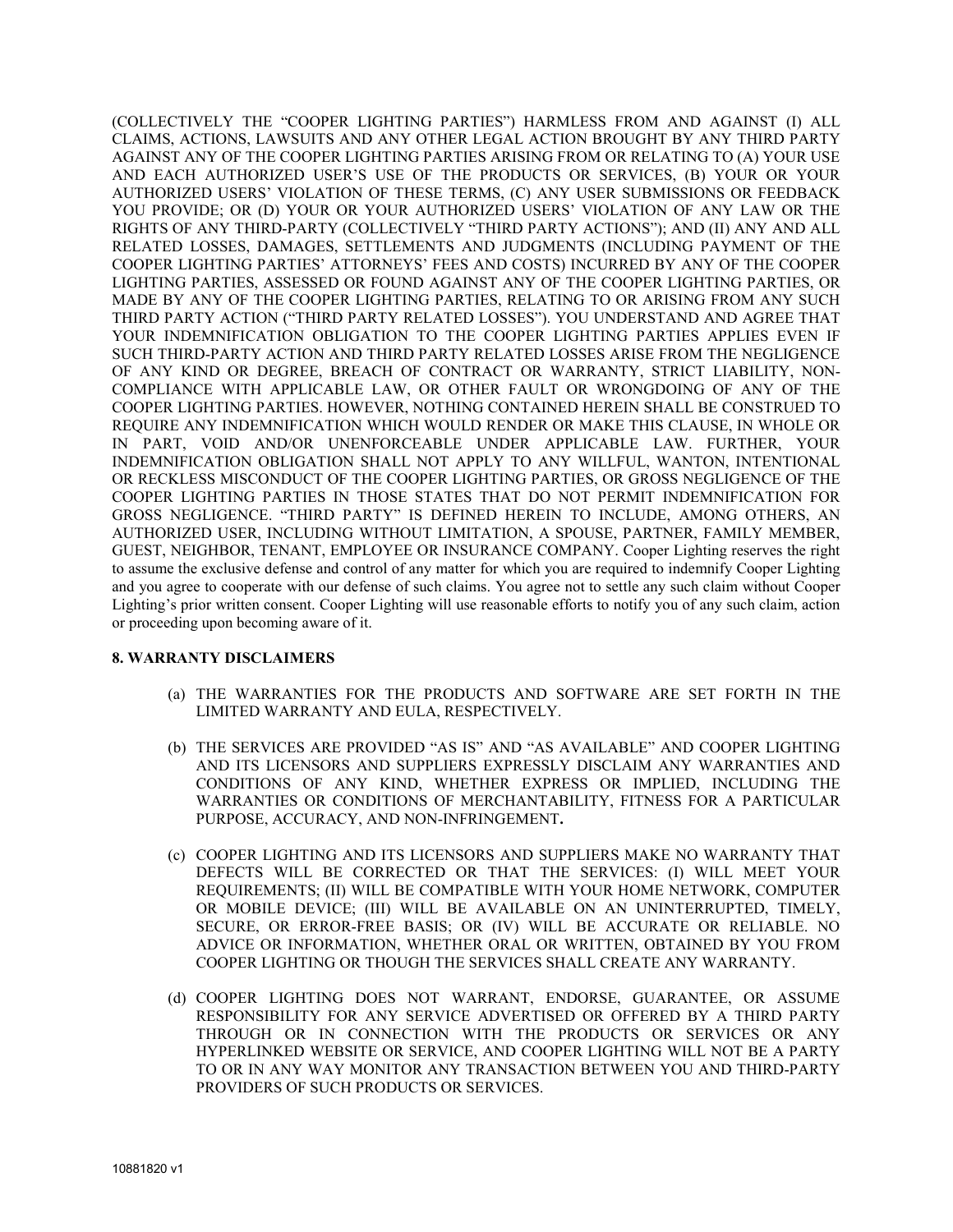- (e) COOPER LIGHTING MAKES NO REPRESENTATIONS CONCERNING ANY CONTENT CONTAINED IN OR ACCESSED THROUGH THE SERVICES, AND COOPER LIGHTING WILL NOT BE RESPONSIBLE OR LIABLE FOR THE ACCURACY, COPYRIGHT COMPLIANCE, LEGALITY OR DECENCY OF MATERIAL CONTAINED IN OR ACCESSED THROUGH THE SERVICES. COOPER LIGHTING MAKES NO REPRESENTATIONS OR WARRANTIES REGARDING SUGGESTIONS OR RECOMMENDATIONS OF SERVICES OR PRODUCTS OFFERED OR PURCHASED THROUGH THE SERVICES.
- (f) THE SERVICES MAY PROVIDE YOU INFORMATION REGARDING YOUR PRODUCTS ("PRODUCT INFORMATION") OR OTHER PERIPHERALS CONNECTED TO YOUR PRODUCTS ("PRODUCT PERIPHERALS"). THE TYPE OF PRODUCT PERIPHERALS THAT MAY BE CONNECTED TO YOUR PRODUCT MAY CHANGE FROM TIME TO TIME. WITHOUT LIMITING THE GENERALITY OF THE DISCLAIMERS ABOVE, ALL PRODUCT INFORMATION IS PROVIDED FOR YOUR CONVENIENCE "AS IS", AND "AS AVAILABLE". COOPER LIGHTING DOES NOT REPRESENT, WARRANT, OR GUARANTEE THAT PRODUCT INFORMATION OR PRODUCT PERIPHERALS WILL BE AVAILABLE, ACCURATE, OR RELIABLE.
- (g) WHEN YOU INSTALL, SETUP OR USE THE PRODUCTS AND SERVICES YOU ARE GIVEN THE OPPORTUNITY TO CHANGE DEFAULTS OR CHOOSE PARTICULAR SETTINGS. THE CHOICES YOU MAKE CAN CAUSE NON-RECOMMENDED OR UNINTENDED OPERATION OR NON-OPERATION OF YOUR PRODUCTS AND SERVICES AND ANY CONNECTED EQUIPMENT OR SYSTEMS. YOU ASSUME ALL LIABILITY FOR ANY DAMAGES AND LOSSES CAUSED BY, OR RELATED TO, THE CHOICES YOU MAKE FOR THE PARTICULAR SETTINGS FOR THE PRODUCTS AND SERVICES, AND SETTING OR CHANGING DEFAULTS.

### **10. WAIVER OF SUBROGATION**

You should protect against any risk of loss with the appropriate insurance coverage, and you are responsible for obtaining all insurance coverage you believe is necessary. TO THE FULLEST EXTENT PERMITTED BY APPLICABLE LAW AND THE APPLICABLE POLICY OR POLICIES OF INSURANCE YOU OBTAIN AND MAINTAIN, YOU RELEASE COOPER LIGHTING AND ITS LICENSORS AND SUPPLIERS FROM ALL LIABILITY FOR ANY LOSS, OCCURRENCE, EVENT OR CONDITION COVERED BY YOUR INSURANCE.

## **11. LIMITATION OF LIABILITY**

IN NO EVENT SHALL COOPER LIGHTING OR ANY OF ITS DIRECTORS, OFFICERS, EMPLOYEES, SHAREHOLDERS, PARTNERS, OR AGENTS BE LIABLE FOR ANY INCIDENTAL, INDIRECT, PUNITIVE, EXEMPLARY, CONSEQUENTIAL OR OTHER SIMILAR DAMAGES WHATSOEVER (INCLUDING DAMAGES FOR LOSS OF PROFITS, INTERRUPTION, LOSS OF BUSINESS INFORMATION, OR ANY OTHER PECUNIARY LOSS) IN CONNECTION WITH ANY CLAIM, LOSS, DAMAGE, ACTION, SUIT OR OTHER PROCEEDING ARISING UNDER OR OUT OF THE PRODUCTS OR SERVICES, EVEN IF WE HAVE BEEN ADVISED OF THE POSSIBILITY OF SUCH DAMAGES, WHETHER THE ACTION IS BASED ON CONTRACT, TORT (INCLUDING NEGLIGENCE), INFRINGEMENT OF INTELLECTUAL PROPERTY RIGHTS OR OTHERWISE.

IN EVERY EVENT, COOPER LIGHTING'S TOTAL MAXIMUM AGGREGATE LIABILITY ARISING OUT OF OR RELATED TO THE PRODUCTS OR SERVICES SHALL BE LIMITED TO FIVE (\$5.00) US DOLLARS.

THE CONSIDERATION BEING PAID HEREUNDER DOES NOT INCLUDE ANY CONSIDERATION FOR COOPER LIGHTING TO ASSUME ANY RISKS BEYOND THOSE EXPRESSLY ASSUMED HEREIN AND IF ANY SUCH RISKS WERE TO BE ASSUMED BY COOPER LIGHTING, COOPER LIGHTING WOULD NOT HAVE ENTERED INTO THIS AGREEMENT WITHOUT CHARGING SUBSTANTIALLY HIGHER FEES.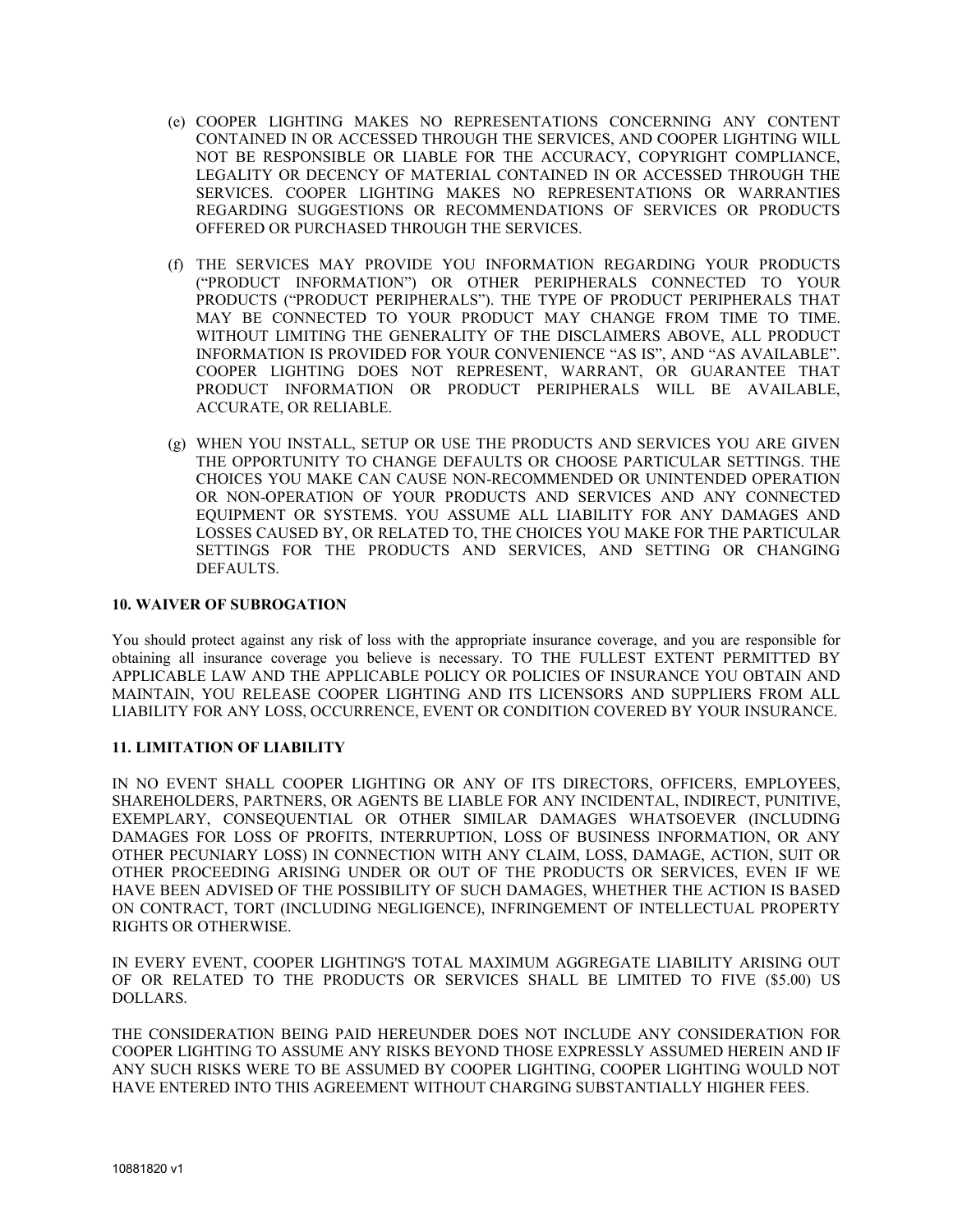SOME STATES AND JURISDICTIONS DO NOT ALLOW FOR THE LIMITATION OR EXCLUSION OF LIABILITY FOR INCIDENTAL OR CONSEQUENTIAL DAMAGES, SO THE ABOVE LIMITATION OR EXCLUSION FOR INCIDENTAL OR CONSEQUENTIAL DAMAGES MAY NOT APPLY TO YOU.

## **12. FEES AND PAYMENT**

Certain Services may be provided for a fee. You shall pay all applicable fees regarding the Services selected by you in accordance with the Terms of Sale.

# **13. GOVERNING LAW**

These Terms are governed by and construed in accordance with the laws of the State of Georgia and the United States of America, without regard to their respective principles of conflicts of law. You agree to the exclusive personal jurisdiction by the federal court located in Fayette County, Ohio, United States of America, in any matter arising from or related to these Terms and your use of the Products and Services, including any disputes relating to the existence or validity of these Terms, and you waive any jurisdictional, venue, or inconvenient forum objections to such courts.

#### **14. DIGITAL MILLENNIUM COPYRIGHT ACT**

If you are a copyright owner of an agent thereof and believe that any Content infringes upon your copyrights, please sent notice to our designated agent identified below. According to the U.S. Digital Millennium Copyright Act, 17 U.S.C.  $\S 512(c)(3)$ , your notice must comply with the following requirements:

- A physical or electronic signature of the copyright owner or person authorized to act on behalf of the owner of an exclusive right that is allegedly infringed;
- Identification of the copyrighted work claimed to have been infringed, or, if multiple copyrighted works at a single online site are covered by a notification, a representative list of such works at that site;
- Identification of the material that is claimed to be infringing or to be the subject of infringing activity and that is to be removed or access to which is to be disabled, and information reasonably sufficient to permit us to locate the material;
- Information reasonably sufficient to permit us to contact you, such as address, telephone number, and, if available, an electronic mail address at which you may be contacted;
- A statement by you that you have a good faith belief that use of the material in the manner complained of is not authorized by the copyright owners, its agent or the law; and
- A statement that the information in the notification is accurate and under penalty of perjury, that you are the copyright owner or authorized to act on behalf of the owner of an exclusive right that is allegedly infringed.

The designated agent for notice of copyright infringement claims may be reached as follows: William Cook, WilliamTCook@cooperlighting.com.

The preceding information is provided exclusively for notifying us that your copyrighted material may have been infringed. All other inquiries, such as questions related to the Products or Services and requests or concerns regarding improper postings and/or content, will not receive a response through this process.

#### **15. GENERAL**

We reserve the right to make changes to these Terms. Any changes we make to these Terms will be effective immediately upon notice, which we may provide by any means including, without limitation, posting on the Cooper